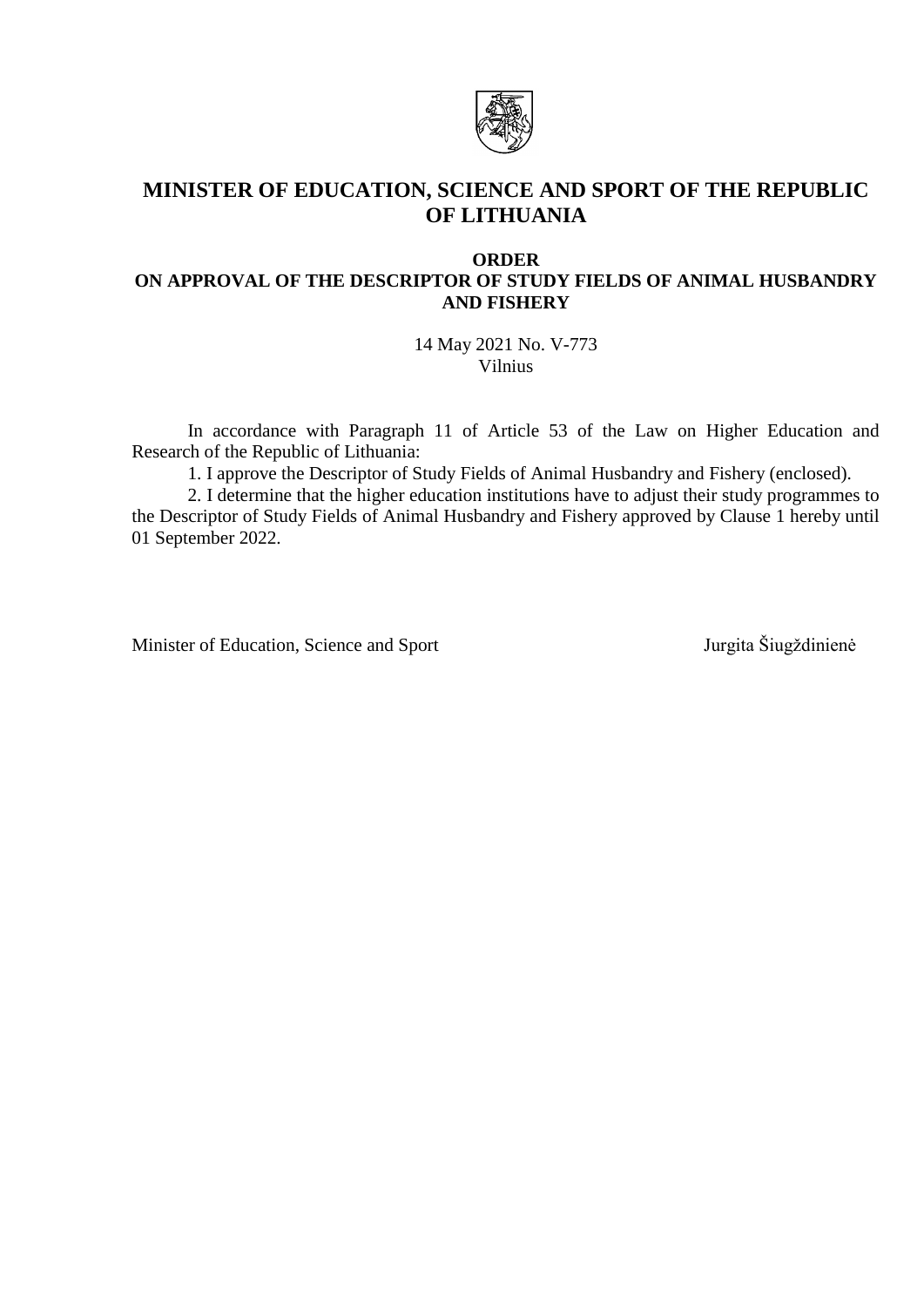# APPROVED

by Order No. V-773 of the Minister of Education, Science and Sport of the Republic of Lithuania of 14 May 2021

# **DESCRIPTOR OF STUDY FIELDS OF ANIMAL HUSBANDRY AND FISHERY**

#### **CHAPTER I GENERAL PROVISIONS**

1. The Descriptor of Study Fields of Animal Husbandry and Fishery (hereinafter – Descriptor) regulates the special requirements for the study programmes in the study fields of Animal Husbandry (I04) and Fishery (I05) that belong to the group of study fields of agricultural sciences (D). The Descriptor regulates the studies in the listed fields in the scope not covered by the General Requirements for the Studies approved by Order No. V-1168 of the Minister of Education and Science of the Republic of Lithuania of 30 December 2016 "On approval of the General Requirements for the Studies."

2. The Descriptor was prepared in consideration of the requirements of Directive 2010/63/EU of the European Parliament and the Council on the protection of animals used for scientific purposes and the accreditation system of FELASA (Federation of European Laboratory Animal Science Associations).

3. The Descriptor's requirements shall apply to the university studies of the first and second cycles that may be organised as full-time and part-time studies.

4. Upon completion of the university studies in the field of animal husbandry and fishery, the bachelor's / master's degree in agricultural sciences that conform with the sixth/seventh level of the Lithuanian Qualifications Framework and the European Qualifications Framework for lifelong learning, and first/second cycles of the Framework for Qualifications of the European Higher Education Area attested by the bachelor's/ master's diploma and its supplement issued by the higher education institution are awarded.

5. The studies of animal husbandry and fishery may be provided as studies within the study programmes classified under two study fields and within interdisciplinary study programmes; however, they have to satisfy the requirements established for the respective study field in the Descriptor.

6. There are no special requirements established in the Descriptor for the persons who want to be admitted to the study programmes of the first cycle.

7. It is recommended to admit the persons who would have completed the studies in the fields of life, health, agricultural, physical, engineering, technological, and social sciences and acquired at least the bachelor's degree to the studies of the second cycle. The persons, who have a professional bachelor's degree in the above study fields, shall be admitted after they gain the necessary preparation for studies of the second cycle in the procedure established by the higher education institution. If the applicants, who have completed certain first-cycle studies, lack some knowledge and skills, the bridging courses shall be organised. The bridging courses of 60-90 study credits shall serve to prepare the applicants for studies.

8. The aims of the study field of animal husbandry depending on the cycle and type of studies:

8.1. to prepare specialists of animal husbandry of high quality, who would know the legal acts of the European Union (hereinafter  $-$  EU) governing the field of animal husbandry, and to provide them with knowledge and skills that would serve as the foundation for the work in the field of animal husbandry;

8.2. to provide knowledge about the animals' anatomy, physiology, behaviour, and physiological needs;

8.3. to develop special and analytical skills needed for assurance of technologies of animal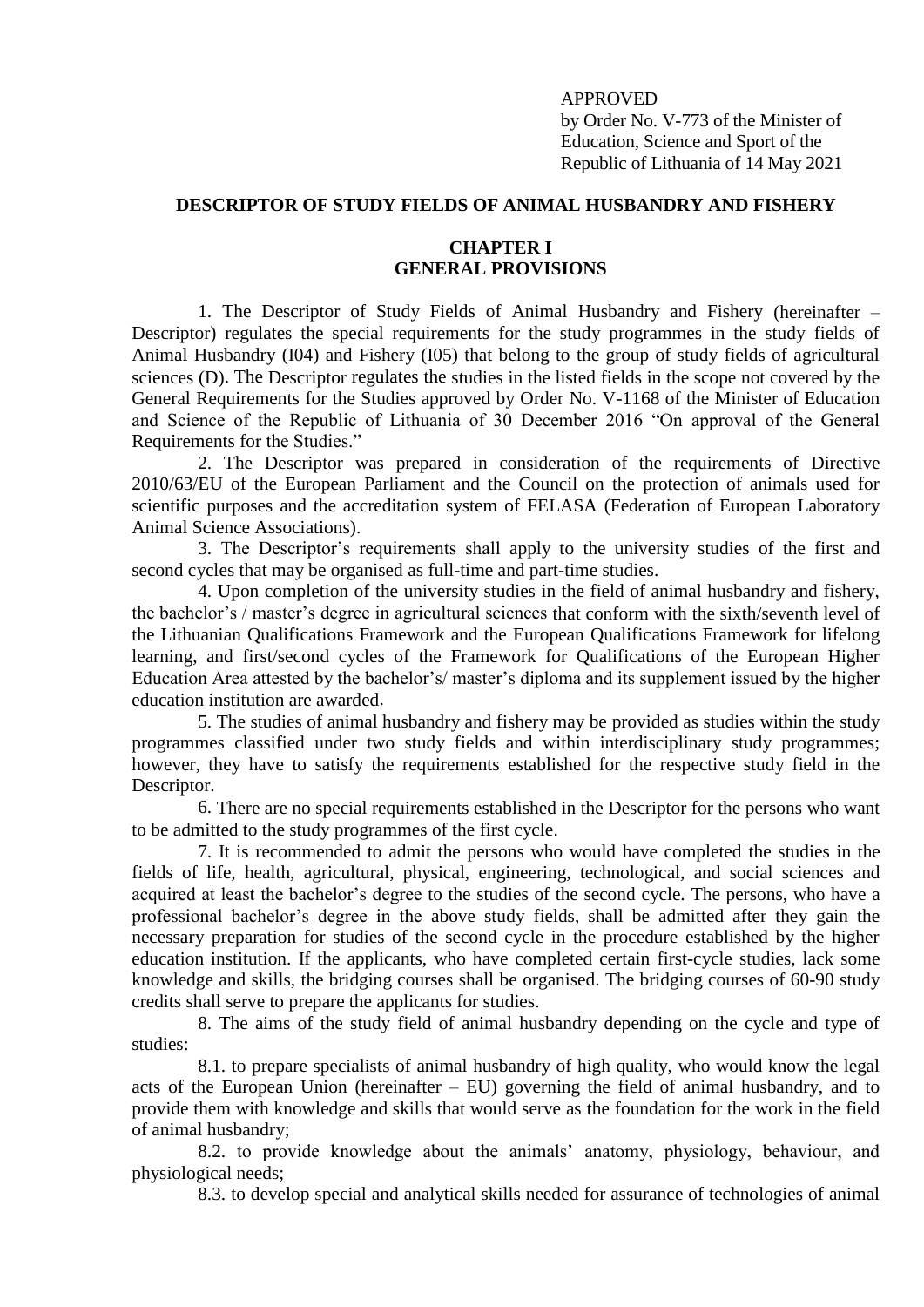raising, their welfare, feeding and breeding;

8.4. to train the ability to solve theoretical and practical problems of animal husbandry, continue the studies in animal husbandry and related study fields, and develop general skills of the student.

9. The aims of the study field of fishery depending on the cycle and type of studies:

9.1. to prepare specialists of fishery of high quality, who would know the EU and national legal acts governing the field of fishery, and to provide them with knowledge and skills that would serve as the foundation for the work in the field of fishery and its development;

9.2. to provide knowledge about the anatomy, physiology and physiological needs of fish and other aquatic organisms;

9.3. to develop special and analytical skills needed for assurance of raising technologies of fish and other aquatic organisms, the health of hydrobionts, their welfare, feeding and breeding;

9.4. to train the ability to solve theoretical and practical problems of fishery, to continue the studies in the field of fishery and related study fields, and to develop general skills of the student.

#### **CHAPTER II**

## **CONCEPT AND SCOPE OF THE STUDY FIELDS OF LIFE SCIENCES**

10. Animal husbandry is a science that analyses breeding, feeding, keeping and care about farm animals and pets, structure and functions of the organism, making and quality of production:

10.1. farm animals (livestock) are the animals raised or bred for food, drugs and other production, for work and other farming goals;

10.2. pets are the animals kept to satisfy the aesthetical and communication needs;

10.3. animal breeding covers the system of animal science and organisational means used to improve the animal breeds: selection of animals that are considered the best according to the characteristics and origin, selection of matching pairs of animals, and special raising of obtained get;

10.4. animal keeping covers the creation of the conditions for life, feeding and zoohygiene for the animal, taking care of the animals' welfare, preservation of nature, and effective use of natural resources into consideration;

10.5. animal welfare means an optimal satisfaction of the physiological and ethological needs of the animals.

11. The animal husbandry examines the practical and theoretical methods of farm animals (cattle breeding, pig breeding, aviculture and other branches of animal husbandry), pets (cynology, felinology, horse breeding, exotic animals) development, and applies the sciences examining animal biology (general biology, morphology and physiology, anatomy, histology, embryology, biochemistry, genetics), as well as veterinary and agronomy.

12. The activities of animal husbandry cover raising and use of animals, supply of food products (meat, milk, fats, eggs), raw materials (wool, furs, skin, bristle, bones, blood), entertainments and organic fertilisers, as well making of forage from products and waste of animal husbandry.

13. Fishery is a science examining breeding, raising and caring for fish in natural waters and artificial water ponds and protecting fish resources. The fishery activities cover management, protection and restoration of fish resources, fishing, aquaculture, initial processing of fish.

14. Aquaculture means raising such aquatic organisms as fish, limpets, crustaceans, and water plants. Aquaculture covers the raising of these organisms in open and/or closed aquacultural systems.

15. The specialist of animal husbandry needs the following theoretical and practical knowledge:

15.1. to have knowledge and skills necessary for individual professional activities, planning and organisation of business processes of animal husbandry, use of high technologies in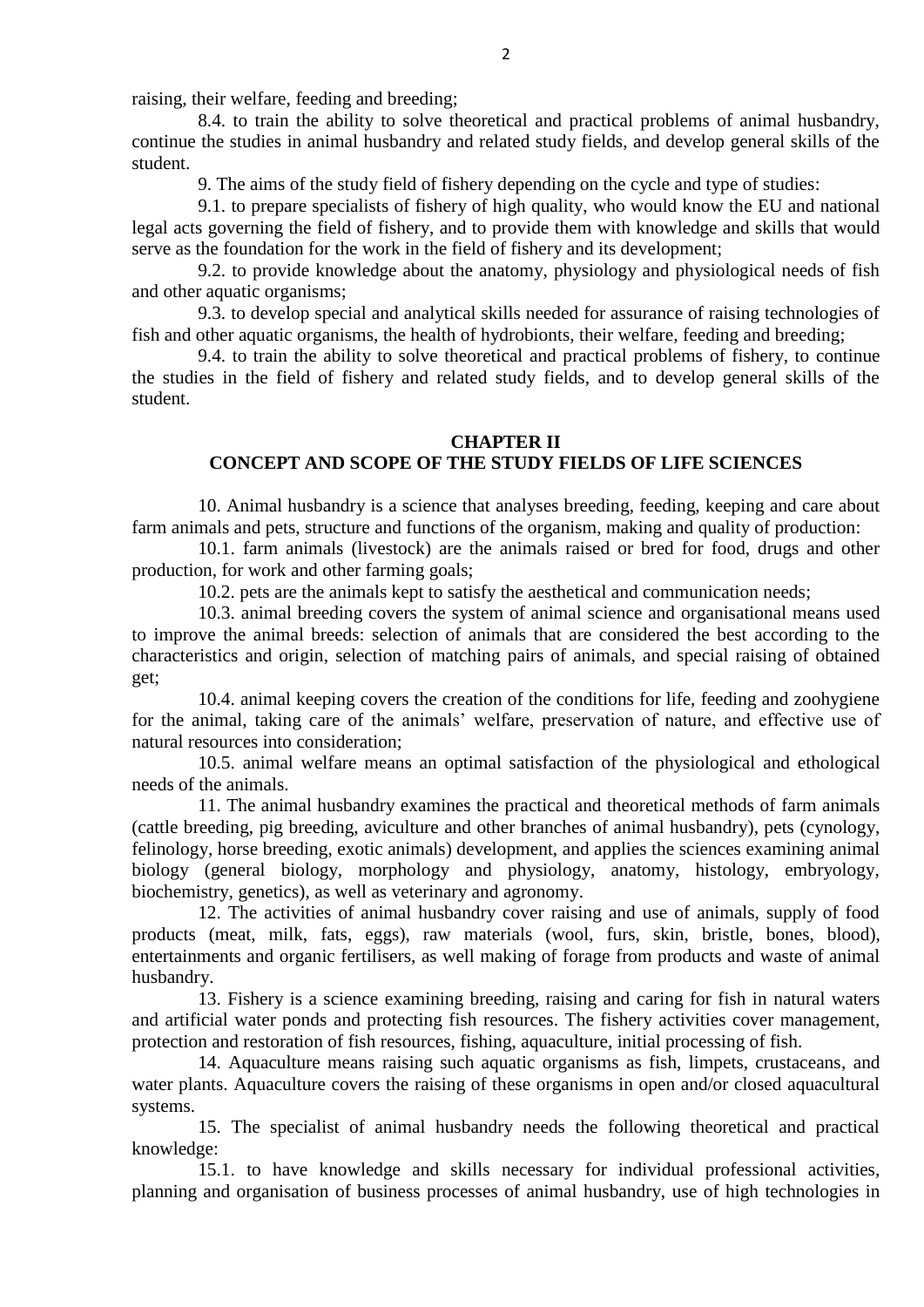animal husbandry, and the global social-economic and environmental contexts;

15.2. to carry out experimental tests, to analyse and assess the latest scientific knowledge critically, to generate new practical ideas, and to plan their implementation strategies for breeding and raising of animals;

15.3. to apply knowledge in various circumstances in order to ensure conditions for welfare and reproductivity of animals, quality and safety of their products, requirements of environmental protection and sustainable use of resources, to adjust the application of knowledge with fundamentals of business and management and knowledge of social sciences, and to understand the influence and importance of the made decisions for society's development;

15.4. to apply the knowledge in accordance with the requirements of occupational safety and health, ergonomics, work hygiene, fire safety, environmental protection, and veterinary.

16. The specialist of fishery needs the following theoretical and practical knowledge:

16.1. to have knowledge and skills necessary for management, designing and installation of sustainable aquaculture technologies, in consideration of social, economic and environmental aspects;

16.2. to apply the knowledge in order to plan, organise, implement and evaluate the fishery activities, by choosing the complex technological, organisational and methodical means independently in various circumstances, to adjust the application of knowledge with fundamentals of business and management and knowledge of social sciences, and to understand the influence and importance of the made decisions for society's development;

16.3. to carry out experimental tests, to analyse and assess the latest scientific knowledge critically, to generate new practical ideas, and to plan their implementation strategies for designing the aquaculture systems, breeding and raising of aquatic organisms;

16.4. to apply the knowledge in accordance with the requirements of occupational safety and health, ergonomics, work hygiene, fire safety, environmental protection, and veterinary.

17. The studies have to prepare the students for independent maintenance and expansion of their professional competence through life-long learning, to accept the future challenges and to assume responsibility for the results of their professional activities while solving the professional problems in the interdisciplinary environment; to have broad erudition, to be able to communicate efficiently, smoothly and suggestively orally and in writing in at least one foreign language with the specialists from own and other fields, to discuss the issues of professional activities, to spread the ideas publicly, and to consult.

18. Main areas of professional activities of the specialist of animal husbandry are the following:

18.1. to engage in the activities that are characterised by diverse contents: to explore, analyse, assess, plan, organise, control, manage, and modernise processes of animal husbandry;

18.2. to carry out exploratory, expert and consulting activities in the area of production of products of animal husbandry, breeding, control systems of quality of production and productivity of animals, and production of forage;

18.3. to produce products of animal husbandry safely and to apply the available methods with regard to social, economic and ecological factors;

18.4. to implement the requirements of the legal acts on the welfare of animals, environmental protection and quality of products in the processes of animal husbandry;

18.5. to supervise the works of making the products of animal husbandry and control of products' quality;

18.6. to think creatively and solve the problems of assurance of animals' welfare, reduction of environmental pollution, sustainable and competitive production, and rational consumption of resources originally and optimally.

19. Main areas of professional activities of the specialist of fishery are the following:

19.1. to analyse, forecast, model, assess, plan, organise, control, manage and introduce novelties in the processes of fishery and aquaculture;

19.2. to carry out exploratory, expert and consulting activities in the area of fish breeding,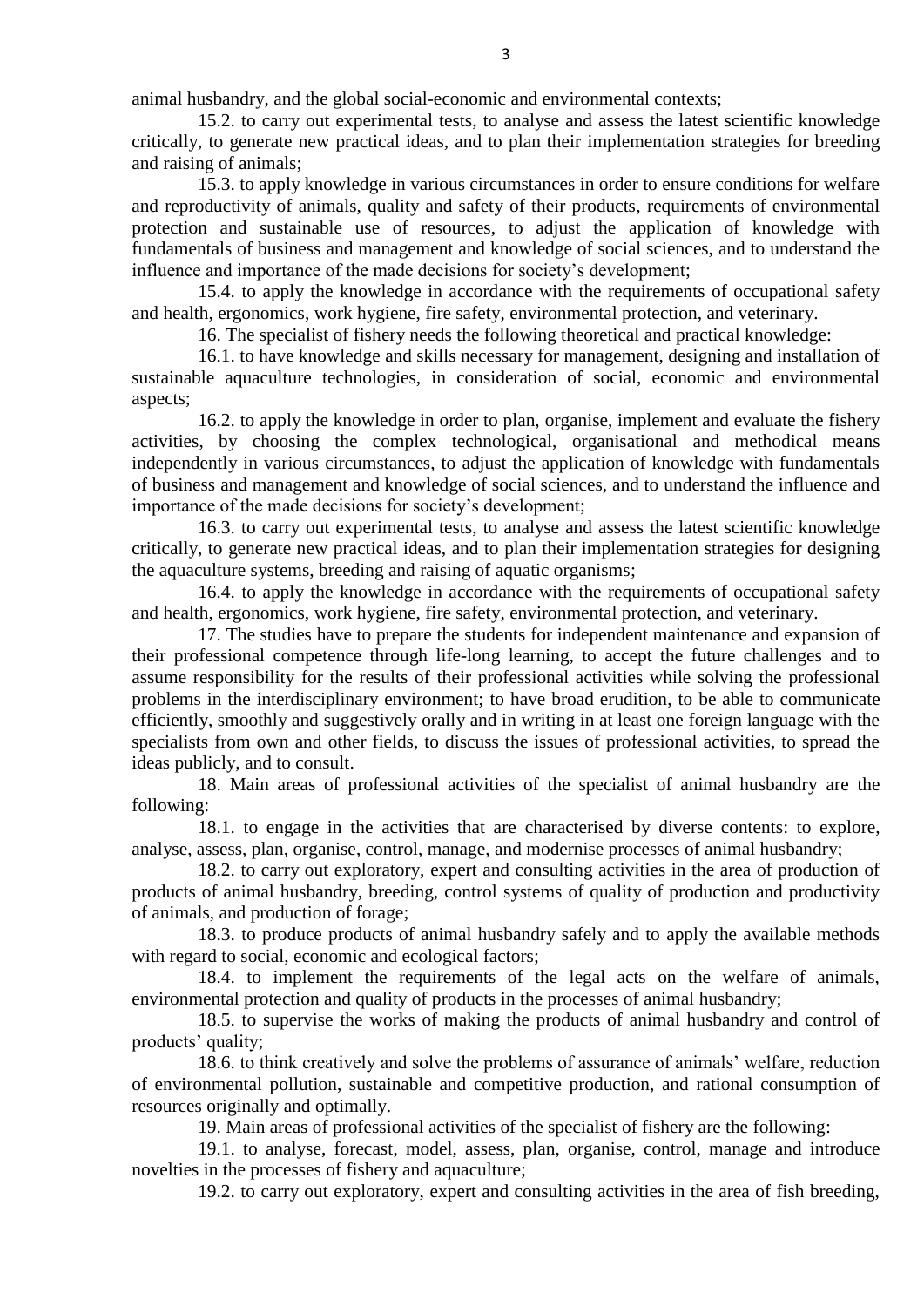raising and care of fish and other aquatic organisms, and in the processes of creation of recreational fishery environment;

19.3. to design the production systems of the products of aquaculture and fishery, and to assure entrepreneurship and competitiveness of the farms;

19.4. to supervise the works of fish breeding and the making of fishery products;

19.5. to think creatively and solve increasing fish resources, sustainable production, and rational consumption of land and environmental resources originally and optimally.

#### **CHAPTER III GENERAL AND SPECIAL LEARNING OUTCOMES**

20. While studying the study programmes in the fields of animal husbandry and/or fishery, the student has to acquire and develop professional knowledge and personal, social, research and special skills.

21. The learning outcomes of different cycles described in the Descriptor are not the learning outcomes of a certain programme or subject. They have to be adapted, concretised and adjusted to the learning outcomes of the prepared (implemented) study programme and help shape the content and process of the study programme. The subject's learning outcomes are formed so as to achieve the learning outcomes of the particular study programme.

22. At the completion of the university studies of the first cycle in the field of animal husbandry, the following learning outcomes have to be achieved:

22.1. knowledge, its application. The person:

22.1.1. knows theories, concepts and principles of fundamental and applied sciences applied in the areas of professional activities, while organising and implementing the activities of animal husbandry, controlling the technologies, maintaining the equipment, and creating the environment needed for the recreational activities, aesthetical and communication needs;

22.1.2. knows and applies the social, environmental, economic and legal principles and methods creatively to plan and organise the activities of animal husbandry and to create the environment of entertaining (recreational) animal husbandry;

22.1.3. knows, applies and assesses various concepts, theories and methods of physiology, anatomy, animal nutrition and genetics, environmental and veterinary requirements applied for planning and organisation of the production of animal husbandry;

22.1.4. knows the technologies used in animal husbandry, their control principles, is able to choose the most suitable technical means, to assess them within the national and international context and to apply them for professional activities; is able to take care of technical equipment;

22.1.5. knows the possibilities of application of new fundamental and applied research results in practice for the improvement of animal husbandry technologies, uses the methods and modes applicable for designing of the animal husbandry farms, selects the technologies assuring breeding, raising and appropriate environment for farm animals and animals, and solves the technological problems related to the management of the animal husbandry systems in an organised way;

22.1.6. knows, organises and applies monitoring, disease prophylaxis and treatment of farm animals and animals;

22.1.7. knows and follows the requirements of occupational safety and health, ergonomics, work hygiene, fire safety, environmental protection, and veterinary in work;

22.2. research skills. The person:

22.2.1. is able to perform tests/experiments outdoors and indoors, collect and analyse the data needed to solve the scientific and practical problems in the field of animal husbandry, to introduce and develop the novelties;

22.2.2. is able to perform market researches, to analyse and implement them, while planning and organising activities of animal husbandry farm and making of products of animal husbandry;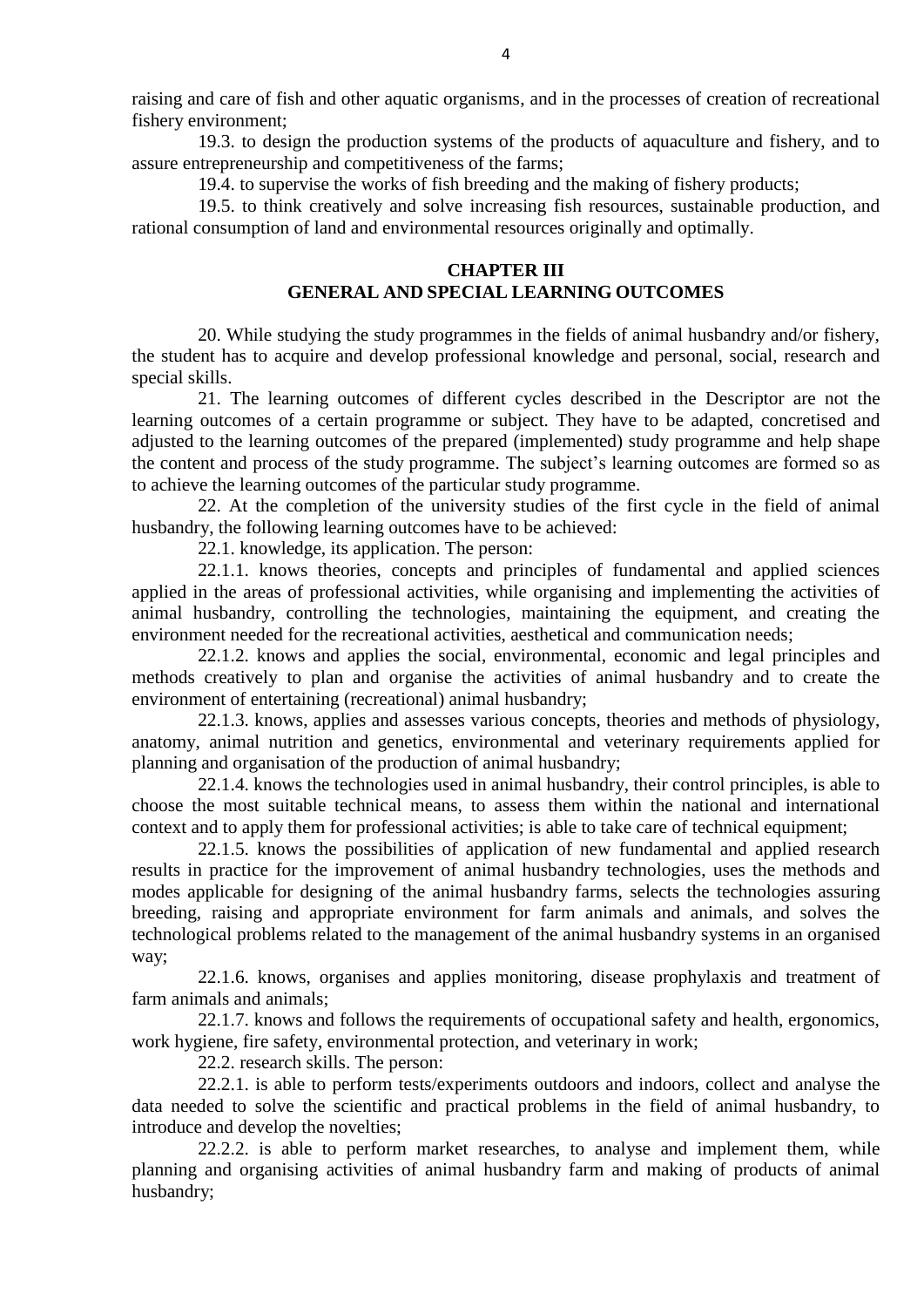22.2.3. is able to choose and apply the testing methods of water and feed quality;

22.2.4. is able to process, store and prepare the research material according to the bioethical rules in a laboratory and outdoors while making the products of animal husbandry;

22.2.5. is able to evaluate and interpret the data appropriately, to apply the latest methods and tools to accumulate, analyse and evaluate information, to perform researches, and to install green technologies in the animal husbandry farm;

22.3. special skills. The person:

22.3.1. is able to evaluate the animal resources, their condition, management and use principles, with regard to social, economic, political and legal systems within the global, regional and local contexts;

22.3.2. is able to plan, organise and carry out the business of animal husbandry and pets kept for recreational activities and satisfaction of aesthetical and communication needs and the making of products responsibly, sustainably and safely, with regard to the risk assessment to the environment and interested parties, on the basis of legal acts and safety regulations;

22.3.3. is able to plan, organise and implement application and installation of breeding and raising technologies of farm animals and animals, maintenance of technological processes and equipment for researches, development projects, studies and introduction of innovations;

22.3.4. is able to evaluate the physiological condition of farm animals and animals, to plan, organise and perform their monitoring, disease prevention and care;

22.3.5. is able to organise and perform supervision and monitoring of water quality and feed by choosing the methodical organisational means and complex technologies;

22.4. social skills. The person:

22.4.1. is able to communicate efficiently, to work individually and in a team with specialists and society, while solving the tasks of organisation of activities in the animal husbandry farm, control of technologies, maintenance of equipment, creation of an environment for the pets kept for recreational activities and satisfaction of aesthetical and communication needs, while preparing and implementing the projects;

22.4.2. is able to express the thoughts smoothly and fluently in writing and orally in Lithuanian and in a foreign language, to communicate effectively in a professional environment and community, while presenting the activities of animal husbandry and their results, and discussing the issues relevant to animal husbandry in the professional and interdisciplinary environment;

22.4.3. assumes responsibility for own work's quality and assessment and those of the subordinate employees in accordance with professional ethics and public spirit, as well as principles of social responsibility;

22.4.4. understands the aspects of environmental protection, law and sustainable use of the made decisions in the field of animal husbandry activities, and understands the responsibility for results of own professional activities and their impact on the environment;

22.5. personal skills. The person:

22.5.1. is able to study independently, to improve and develop the professional skills, to plan further improvement processes in the formal and informal modes, as required by changing professional activities of animal husbandry and progress in knowledge and technologies;

22.5.2. is able to find and study the newest academic literature independently and to use other modern information sources and technologies;

22.5.3. is able to evaluate critically own and colleagues' professional practice, understands moral responsibility for the impact of own economic activities and their results on the development, welfare of society, economics, culture, and environment;

22.5.4. is able to plan and manage time to organise own work and learning processes.

23. At the completion of the university studies of the second cycle in the field of animal husbandry, the following learning outcomes have to be achieved:

23.1. knowledge, its application. The person:

23.1.1. knows the latest research- and practice-based principles of biology, ecology, genetics, management, economics and their application for professional activities of animal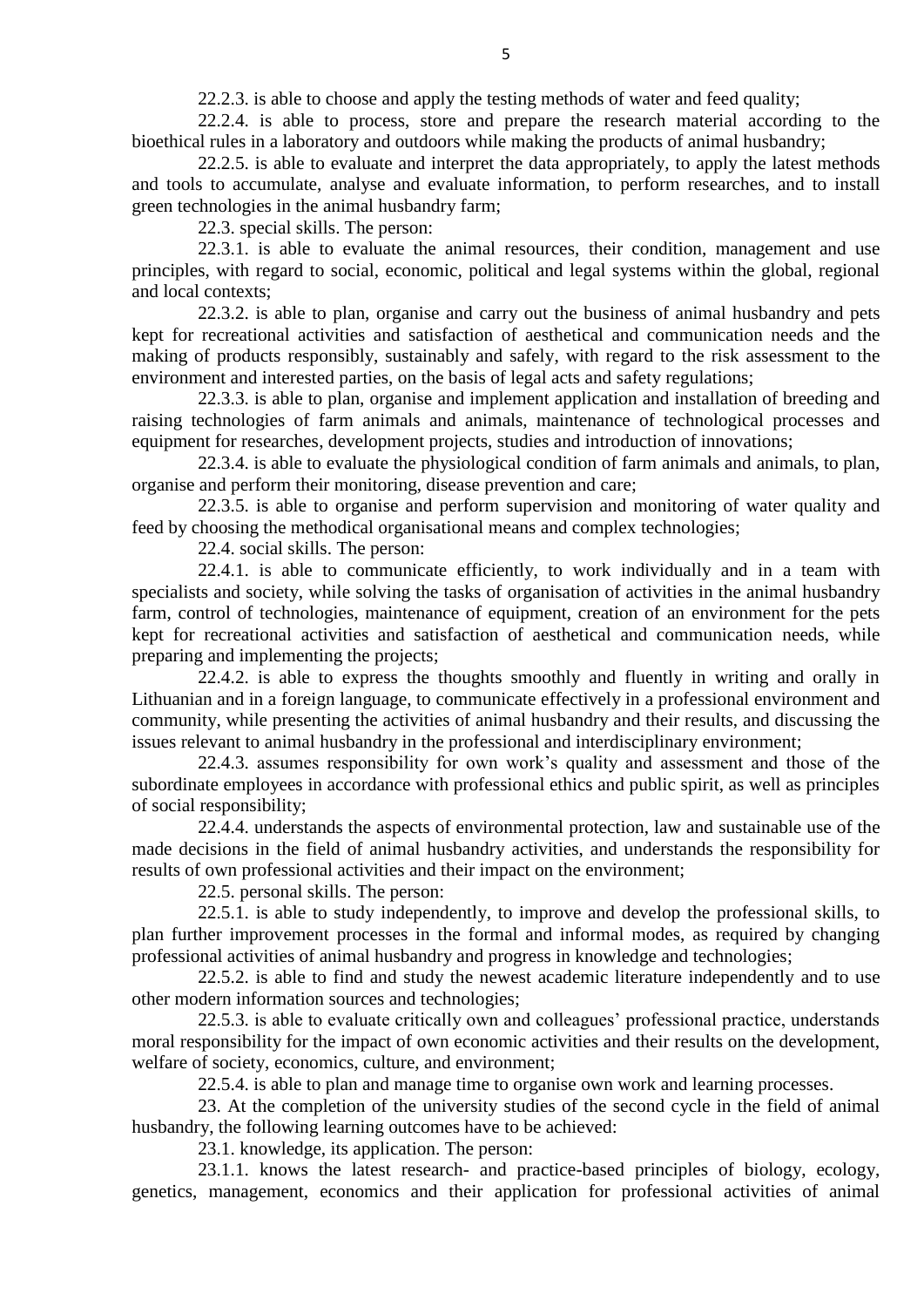husbandry and pets kept for recreational activities and satisfaction of aesthetical and communication needs, and attempts to learn and assess the theoretical and practical manifestations of professional activities in a new and/or unknown environment in the complex and systemic aspect;

23.1.2. has the latest knowledge in animal husbandry based on the results of fundamental and applied researches that serves as a basis to create and/or apply the original ideas within the research context or to introduce the innovations in the professional activities of animal husbandry and pets kept for recreational activities and satisfaction of aesthetical and communication needs, while organising business of animal husbandry and expanding the animal husbandry farming;

23.1.3. has classical and advanced systemised knowledge based on researches and practical work in the fields of animal breeding, marketing, management of investments and human resources, development of rural business, management skills, and is able to apply them by assessing the animal husbandry policy critically in the national and international context and solving the problems of creation and management of animal husbandry business, sustainable use of genetic resources, and environmental protection in a new or unknown environment;

23.1.4. knows, selects and applies the methods of statistical analysis, modelling, remote researches in the areas of animal husbandry and pets kept for recreational activities and satisfaction of aesthetical and communication needs, controls the productivity of the systems, knows the possibilities and restrictions of the methods, is able to interpret and forecast the results received using these methods, and foresees the methods and tools of monitoring, sustainable use and protection, while assessing the state of the resources;

23.2. research skills. The person

23.2.1. is able to organise the tests of qualitative and quantitative productivity potential in the field of animal husbandry, to generate, analyse and assess the scientific and practical ideas critically in the areas of animal husbandry and pets kept for recreational activities and satisfaction of aesthetical and communication needs, to formulate the arguments and assumptions, to apply the prognostic methods for assessment of the productivity of animal husbandry, to introduce innovations while performing the fundamental, applied and interdisciplinary researches in the national and international environment;

23.2.2. is able to organise search and collection of the necessary information, to systemise, evaluate and use the information received from various sources, including the search for operational information needed to plan and implement the researches in the areas of animal husbandry and pets kept for recreational activities and satisfaction of aesthetical and communication needs, to introduce innovations, to make alternative practical decisions, and to determine their possible impact on the environment;

23.2.3. is able to integrate the knowledge of fundamental and applied sciences, modern innovative research methods and technologies, when assessing the impact of animal raising on the environment with regard to bioecological and economic aspects, in order to manage the difficult situations and to make the decisions;

23.2.4. is able to identify and analyse the problems of researches and professional activities formed in the field of animal husbandry, to plan their solution methods by coordinating the practical and theoretical elements, implementing the pragmatical insights, alternative solution variants, and foreseeing probable impact on the environment;

23.2.5. is able to examine and improve the breeding and feeding processes and technologies in the areas of animal husbandry and pets kept for recreational activities and satisfaction of aesthetical and communication needs;

23.2.6. is able to carry out the researches of market evaluation and forecasting while expanding the animal husbandry farming and organising the animal husbandry business;

23.3. special skills. The person:

23.3.1. is able to assess critically and to solve atypical complex tasks of the activities of animal husbandry and pets kept for recreational activities and satisfaction of aesthetical and communication needs, while creating and implementing innovations in the fields of animal breeding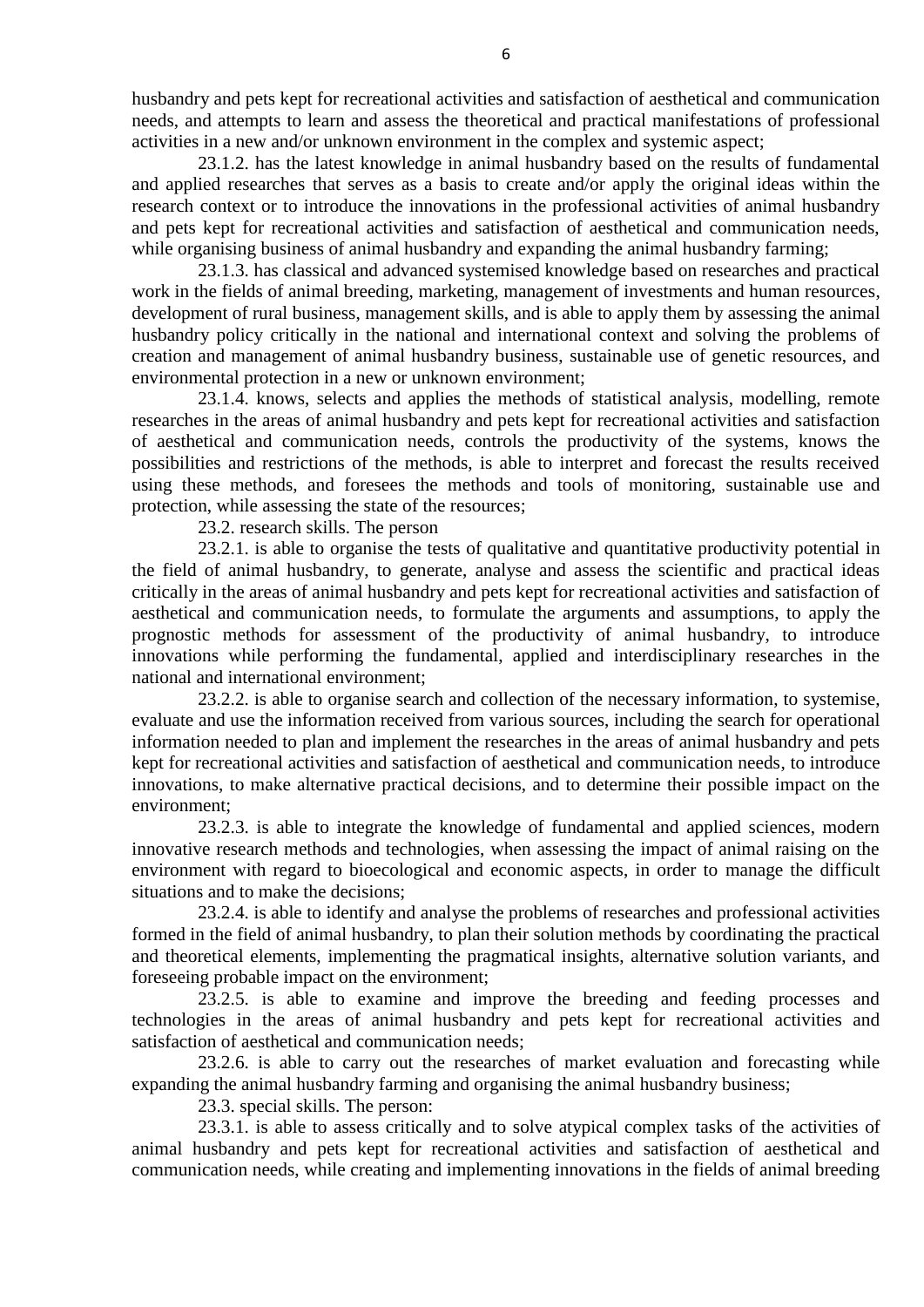and raising, organising their application, and is able to match the knowledge of several subjects and to assume social responsibility;

23.3.2. is able to assess the complexity, interaction and integrity of problems of animal husbandry and other agricultural areas in critical and complex mode, as well as the implementation of their solution methods in the interdisciplinary context, to apply the acquired knowledge, skills and capacities in various developmental and other practical activities in the fields of animal husbandry and pets kept for recreational activities and satisfaction of aesthetical and communication needs;

23.3.3. selects and applies appropriately the methods and modes used to design the activities of animal husbandry and pets kept for recreational activities and satisfaction of aesthetical and communication needs, chooses the technologies assuring suitable environment for breeding, raising and living of animals, and is organised enough to solve the technological problems related to the management of the systems of animal husbandry and pets kept for recreational activities and satisfaction of aesthetical and communication needs;

23.3.4. is able to appropriately select and effectively use the strategies of economic activities, to apply the acquired theoretical and practical knowledge efficiently and skills, while organising the breeding, selection and other programs for animal husbandry and pets kept for recreational activities and satisfaction of aesthetical and communication needs and while improving the disease preventive measures and technologies, and is able to assess reasonably the made decisions in the environmental, legal, social, economic and sustainable use aspects;

23.3.5. applies the knowledge effectively in other economic areas while planning, controlling, regulating and delivering the expert evaluation and engaging in the use of natural resources, making of products and other economic activities, by assuring the integrated application of the principles of sustainable use of natural resources and their protection in the course of development of animal husbandry farm;

23.3.6. selects and uses appropriately the laboratory equipment, experimental systems, technologies, information and data sources in order to plan and carry out research appropriately while solving the breeding and feeding processes and technologies of animals and pets kept for recreational activities and satisfaction of aesthetical and communication needs, and assesses the received results critically, prepares the conclusions and recommendations to introduce the innovations in the practical activities;

23.4. social skills. The person:

23.4.1. is able to communicate effectively, smoothly and fluently in writing and orally in at least one foreign language with the specialists in the field of animal husbandry and pets kept for recreational activities and satisfaction of aesthetical and communication needs and with other interested persons, to discuss the relevant issues of organisation of research and development of animal husbandry and introduction of innovations, to present the ideas, reports on the projects, to consult and conduct the expert evaluation;

23.4.2. is able to organise and carry out the research work in the field of animal husbandry and pets kept for recreational activities and satisfaction of aesthetical and communication needs individually and in groups, as well as in the interdisciplinary team, to assess the effectiveness of the group work, to analyse the principles of group formation, task transmission and management, in accordance with professional ethics and public spirit within the national and international contexts;

23.4.3. is able to organise the preparation of action plans and projects in a team and interdisciplinary environment independently, to supervise their implementation, to assess the effectiveness of these activities, to assume responsibility for the results of professional activities and their impact on the environment and society;

23.4.4. is able to apply the holistic approach consistently when making professional decisions or endeavouring at balancing expenditure, benefit, safety, quality, reliability and impact on the environment, applies human moral norms and professional ethics, understands the environmental, legal, social, economic and sustainable use aspects of made decisions while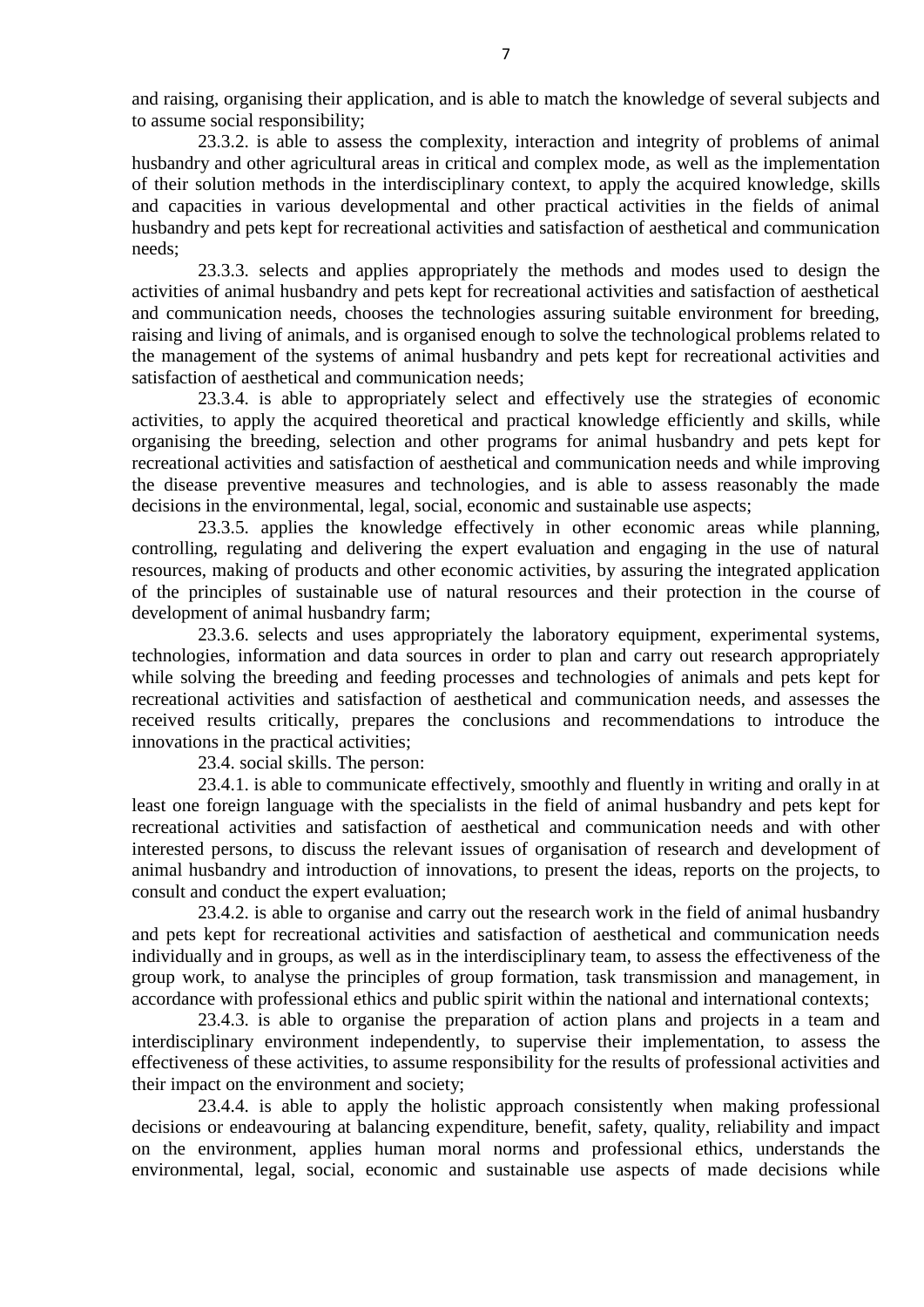planning researches in the field of animal husbandry and pets kept for recreational activities and satisfaction of aesthetical and communication needs;

23.5. personal skills. The person:

23.5.1. is able to think creatively, viably and logically, to formulate and model the data and information, to create new ideas, to make independent conclusions and rational arguments, to make decisions in case of difficult and vague situations;

23.5.2. is able to demonstrate the skills of critical systemic and strategic thinking when making innovative decisions based on the evaluation of possibilities and consequences, understanding the moral responsibility for the impact of own activities and their results on public, economic welfare and environment;

23.5.3. is able to evaluate and select critically the needed qualitative and quantitative information and data from the national and international sources, and to carry out the evaluation when contradictory and/or insufficient information is available;

23.5.4. is able to initiate and organise the professional activities independently, to supervise them, to perform the leader's functions, to endeavour at career consistently, to train own professionalism continuously, to learn, work and communicate the whole life systematically in the national and international environment;

23.5.5. is able to develop the essential characteristics of the personality systematically: responsibility, initiative, creativity, innovation, discipline, and motivation.

24. At the completion of the university studies of the first cycle in the field of fishery, the following learning outcomes have to be achieved:

24.1. knowledge, its application. The person:

24.1.1. knows theories, concepts and principles of fundamental and applied sciences applied in the areas of professional activities, while organising and implementing the activities of aquaculture farming, controlling the technologies, maintaining the equipment, and creating the environment of recreational fishery;

24.1.2. knows and applies the social, environmental, economic and legal principles and methods creatively to plan and organise the activities of aquaculture farming and to create the environment of the entertainment (recreational) fishery;

24.1.3. knows, applies and assesses various concepts, theories and methods hydrobiology, hydrology and hydrotechnics, environmental and veterinary requirements applied for planning and organisation of the production of aquaculture products;

24.1.4. knows the technologies used in aquaculture farming, their control principles, is able to choose the most suitable technical means, to assess them within the national and international context and to apply them for professional activities; is able to take care of technical equipment;

24.1.5. knows the possibilities of application of new fundamental and applied research results in practice for the improvement of fishery technologies, uses the methods and modes applicable for designing of the fishery and closed aquaculture farms, selects the technologies assuring breeding, raising and appropriate environment for aquatic animals, and solves the technological problems related to the management of the fishery and closed aquaculture farms in an organised way;

24.1.6. knows, organises and applies monitoring, disease prophylaxis and treatment of fish and other aquatic organisms;

24.1.7. knows and follows the requirements of occupational safety and health, ergonomics, work hygiene, fire safety, environmental protection, and veterinary in work;

24.2. research skills. The person:

24.2.1. is able to collect and analyse the data needed to solve the scientific and practical problems in the field of husbandry in the outdoor and experimental conditions, to introduce and develop the novelties;

24.2.2. is able to perform market researches, to analyse and implement them, while planning and organising activities of aquaculture farm and making of aquaculture products;

24.2.3. is able to choose and apply the testing methods of water and feed quality;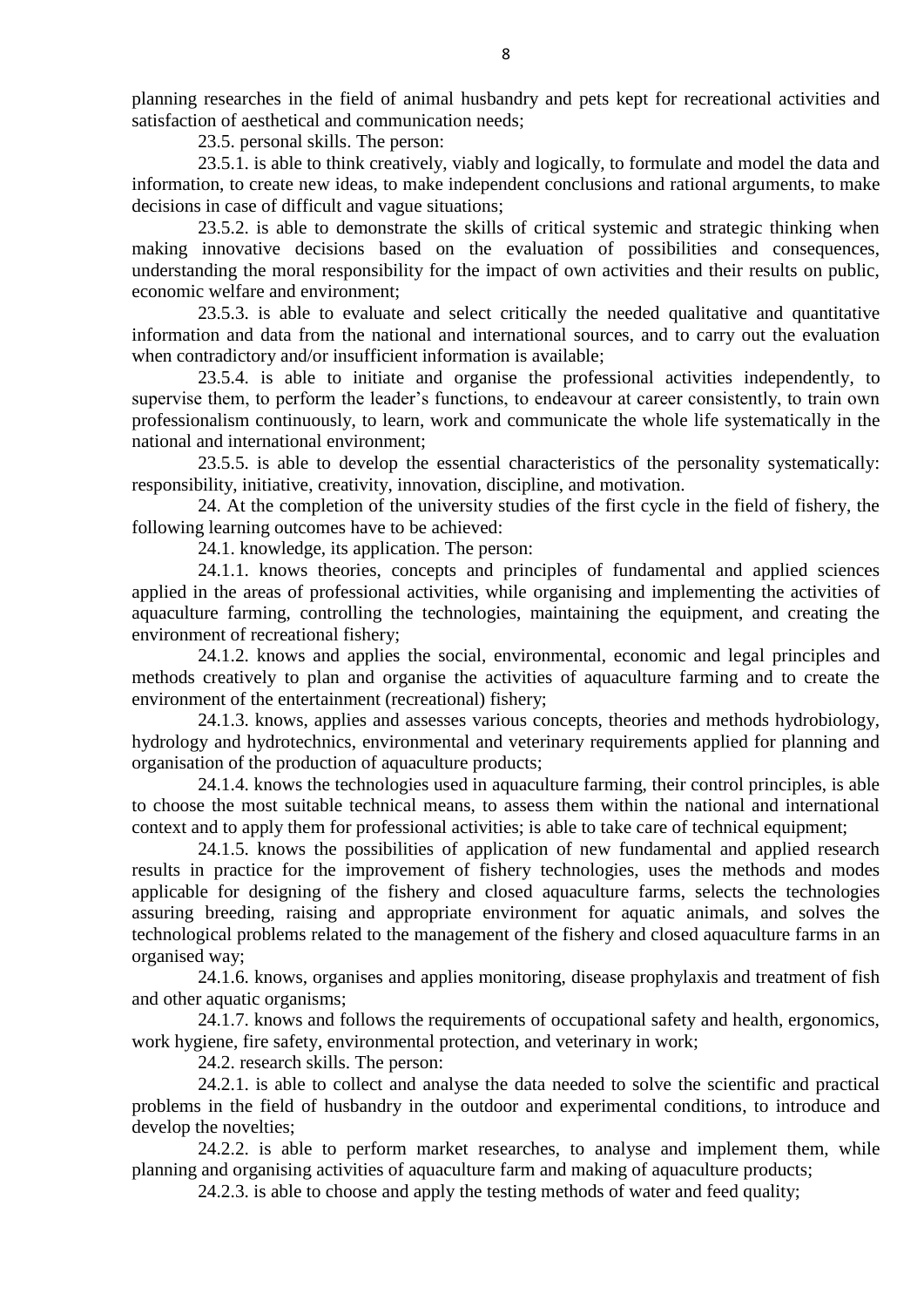24.2.4. is able to process, store and prepare the research material according to the bioethical rules in a laboratory and outdoors;

24.2.5. is able to process and interpret the data appropriately, using the latest methods and tools of information accumulation, analysis and assessment;

24.2.6. is able to perform researches, instil green technologies in the aquaculture farm, and use the secondary raw materials, as needed;

24.3. special skills. The person:

24.3.1. is able to evaluate the fish resources, their condition, management and use principles, with regard to social, economic, political and legal systems within the global, regional and local contexts;

24.3.2. is able to plan, organise and carry out the business of aquaculture and recreational fishing and making of products responsibly, sustainably and safely, with regard to the risk assessment to the environment and interested parties, on the basis of legal acts and safety regulations;

24.3.3. is able to plan, organise and implement application and installation of breeding and raising technologies of fish and other aquatic organisms, maintenance of technological processes and equipment for the aquaculture, researches, development projects, studies and introduction of innovations;

24.3.4. is able to evaluate the physiological condition of fish and other aquatic organisms, to plan, organise and perform their monitoring, disease prevention and maintenance;

24.3.5. is able to assure water quality, its monitoring and maintenance by choosing the methodical organisational means and complex technologies;

24.4. social skills. The person:

24.4.1. is able to communicate efficiently, to work individually and in a team with specialists and society, while solving the tasks of organisation of activities of aquaculture farming, control of technologies, maintenance of equipment, creation of an environment for recreational fishing, while preparing and implementing the projects;

24.4.2. is able to express the thoughts smoothly and fluently in writing and orally in Lithuanian and in a foreign language, to communicate effectively in a professional environment and community, while presenting the activities of aquaculture farming and their results in public, and discussing the issues relevant to fishery in the professional and interdisciplinary environment;

24.4.3. assumes responsibility for own work's quality and assessment and those of the subordinate employees in the field of aquaculture farming in accordance with professional ethics and public spirit, as well as principles of social responsibility;

24.4.4. the aspects of environmental protection, law and sustainable use of the made decisions in the field of aquaculture farming activities, and understands the responsibility for results of own professional activities and their impact on the environment;

24.5. personal skills. The person:

24.5.1. is able to study independently, to improve and develop the professional skills, to plan further improvement process in the formal and informal modes, as required by changing professional activities of fishery and progress in knowledge and technologies;

24.5.2. is able to find and study the newest academic literature independently and to use other modern information sources and technologies;

24.5.3. is able to evaluate critically own and colleagues' professional practice, understands moral responsibility for the impact of own economic activities and their results on the development, welfare of society, economics, culture, and environment;

24.5.4. is able to plan and manage time, to organise own work and learning processes;

25. At the completion of the university studies of the second cycle in the field of fishery, the following learning outcomes have to be achieved:

25.1. knowledge, its application. The person:

25.1.1. knows the latest research- and practice-based principles of biology, ecology, water engineering, management, economics and their application for professional activities of aquaculture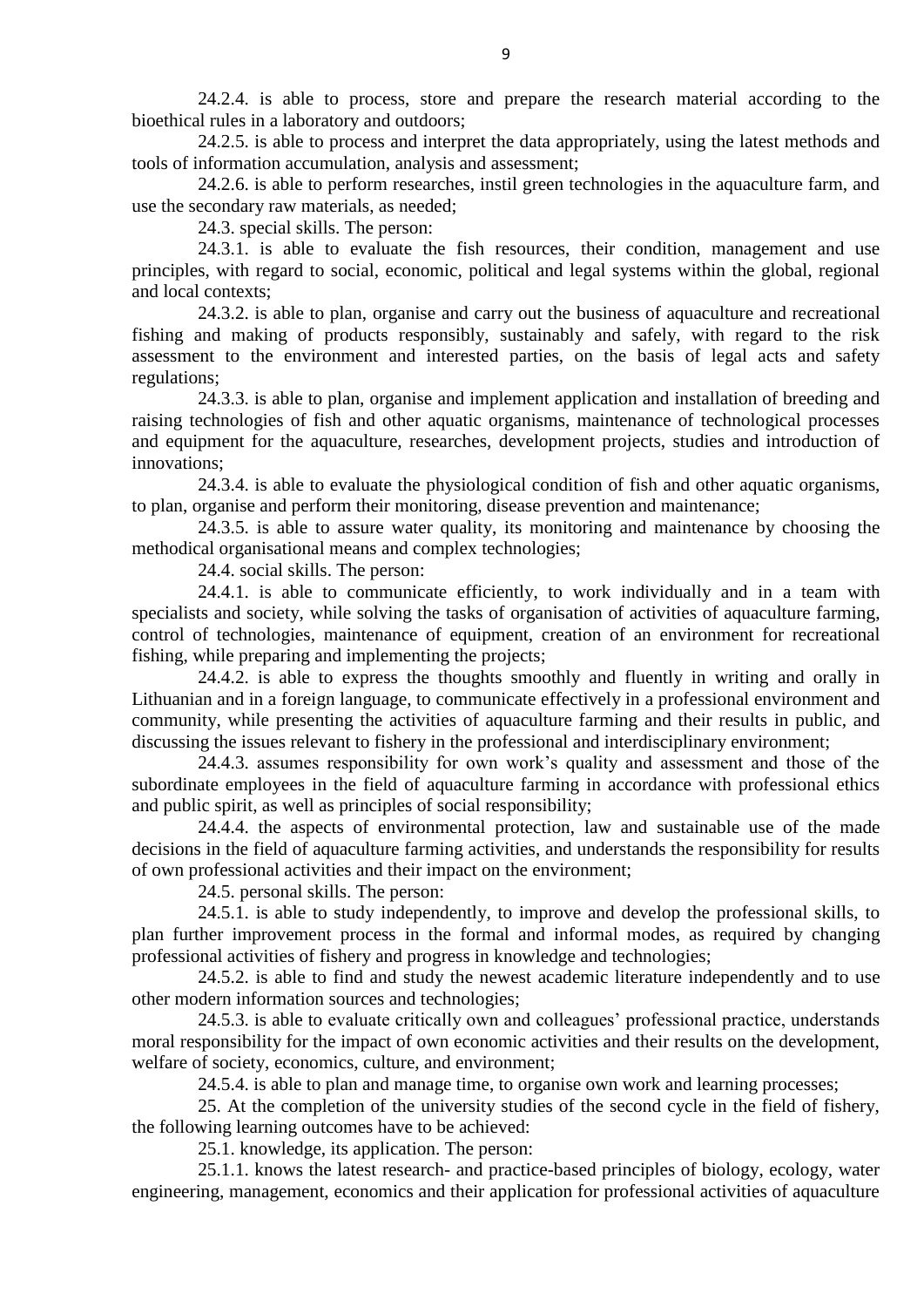and fishery, and attempts to learn and assess the theoretical and practical manifestations of professional activities of aquaculture and fishery in a new environment (under uncertain conditions) in the complex and systemic aspect;

25.1.2. has the latest knowledge in fishery based on the results of fundamental and applied researches that serves as a basis to create and/or apply the original ideas within the research context or to introduce the innovations in the practical activities of fishery and aquaculture while organising business of aquaculture and expanding the aquaculture farming;

25.1.3. has classical and advanced systemised knowledge based on researches and practical work in the fields of fish breeding, aquaculture, marketing, management of investments and human resources, development of rural business, management skills, and is able to apply them by assessing the aquaculture farming policy critically in the national and international context and solving the problems of creation and management of aquaculture business, sustainable use of natural resources, and environmental protection in a new or unknown environment;

25.1.4. knows, selects and applies the methods of statistical analysis, modelling, remote researches in the areas of fishery and aquaculture, controls the productivity of the systems, knows the possibilities and restrictions of the methods, is able to interpret and forecast the results received using these methods, and foresees the methods and tools of monitoring, sustainable use and protection, while assessing the state of the resources;

25.2. research skills. The person:

25.2.1. is able to organise the tests of qualitative and quantitative productivity potential in the aquaculture systems, to generate, analyse and assess the scientific and practical ideas critically in the areas of fishery and aquaculture, to formulate the arguments and assumptions, to apply the prognostic methods for assessment of the productivity of aqua systems, to introduce innovations while performing the fundamental, applied and interdisciplinary researches in the national and international environment;

25.2.2. is able to organise search and collection of the necessary information, to systemise, evaluate and use the information received from various sources, including the search for operational information needed to plan and implement the researches in the areas of fishery and aquaculture, to introduce innovations, to make alternative practical decisions, and to determine their possible impact on the environment;

25.2.3. is able to integrate the knowledge of fundamental and applied sciences, modern innovative research methods and technologies, when assessing the impact of fish raising on the environment with regard to bioecological and economic aspects, in order to manage the difficult situations and to make the decisions when comprehensive information is lacking;

25.2.4. is able to identify and analyse the problems of researches and professional activities formed in the field of fishery, to plan their solution methods by coordinating the practical and theoretical elements, implementing the pragmatical insights, alternative solution variants, and foreseeing probable impact on the environment;

25.2.5. is able to examine and improve the breeding and feeding processes and technologies of fish and other aquatic organisms;

25.2.6. is able to carry out the researches of market evaluation and forecasting while expanding the aquaculture farming and organising the aquaculture business;

25.3. special skills. The person:

25.3.1. is able to assess critically and to solve atypical complex tasks of the activities of fishery and aquaculture, while creating and implementing innovations in the fields of fish breeding and raising, organising their application, and is able to match the knowledge of several subjects and to assume social responsibility;

25.3.2. is able to assess the complexity, interaction and integrity of problems of fishery and other agricultural areas in critical and complex mode, as well as the implementation of their solution methods in the interdisciplinary context, to apply the acquired knowledge, skills and capacities in various developmental and other practical activities in the fields of fishery and aquaculture farming;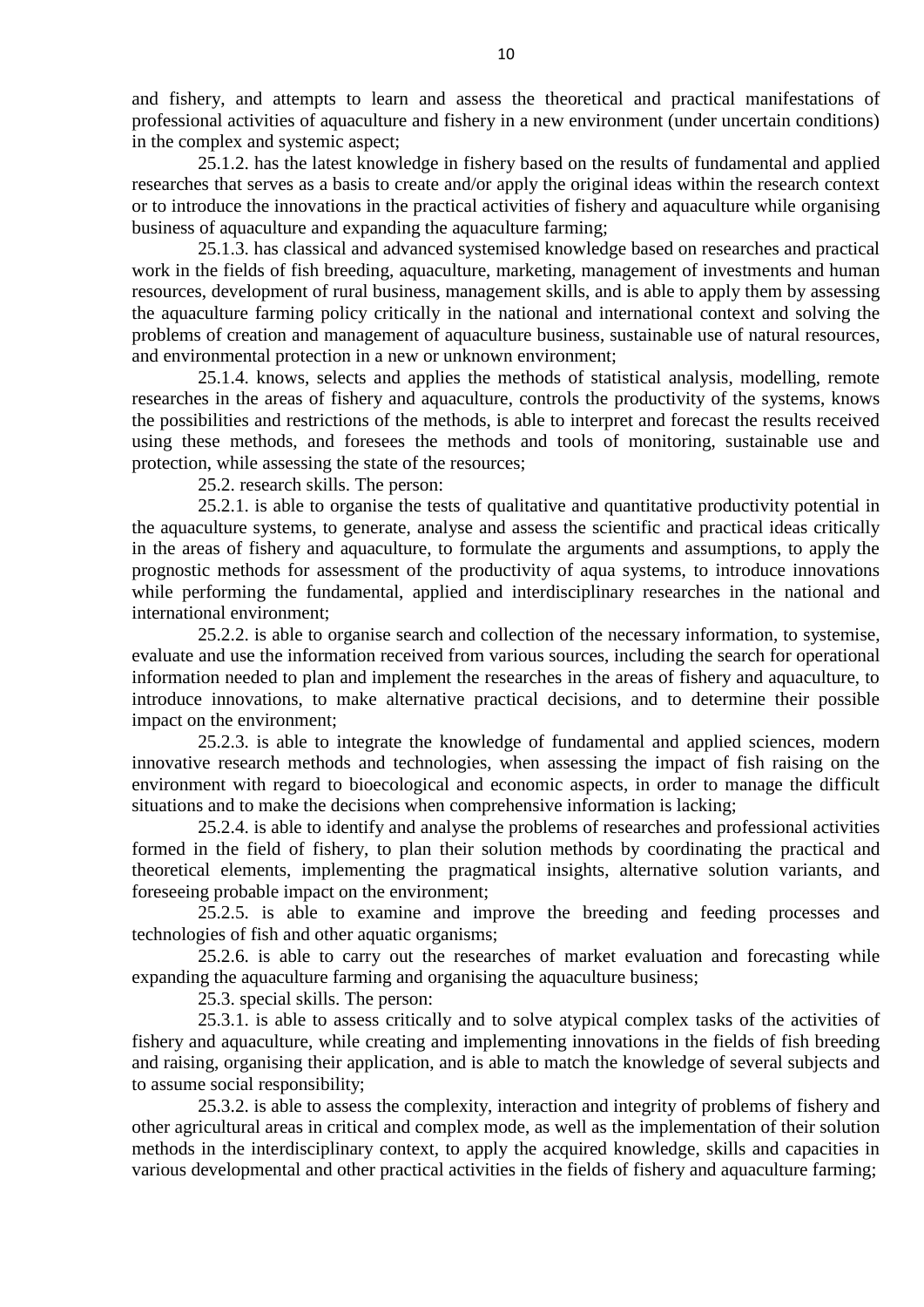25.3.3. selects and applies appropriately the methods and modes used to design the fishery and closed aquaculture systems, chooses the technologies assuring suitable environment for breeding, raising and living of aquatic organisms, and is organised enough to solve the technological problems related to the management of the fishery and closed aquaculture systems;

25.3.4. is able to appropriately select and effectively use the strategies of economic activities, to apply the acquired theoretical and practical knowledge efficiently and skills while organising the disease, breeding, selection and other programs for fish and other aquatic organisms and while improving the disease preventive, breeding and selection measures and technologies, and is able to assess reasonably the made decisions in the environmental, legal, social, economic and sustainable use aspects;

25.3.5. applies the knowledge effectively in other economic areas while planning, controlling, regulating and delivering the expert evaluation and engaging in the use of natural resources, making of products and other economic activities, by assuring the integrated application of the principles of sustainable use of natural resources and their protection in the course of development of aquaculture farming;

25.3.6. selects and uses the laboratory equipment, experimental systems, technologies, information and data sources appropriately in order to plan and carry out researches appropriately while solving the breeding and feeding processes and technologies of fish and other aquatic organisms, and assesses the received results critically, prepares the conclusions and recommendations to introduce the innovations in the practical activities;

25.4. social skills. The person:

25.4.1. is able to communicate effectively, smoothly and fluently in writing and orally in at least one foreign language with the specialists in the field of fishery and aquaculture and with other interested persons, to discuss the relevant issues of organisation of research and development of aquaculture and introduction of innovations, to present the ideas, reports on the projects, to consult and conduct the expert evaluation;

25.4.2. is able to organise and carry out the research work in the field of fishery and aquaculture individually and in groups, as well as in the interdisciplinary team, to assess the effectiveness of the group work, to analyse the principles of group formation, task transmission and management, in accordance with professional ethics and public spirit within the national and international contexts;

25.4.3. is able to organise the preparation of action plans and projects in team and interdisciplinary environment independently, to supervise their implementation, to assess the effectiveness of these activities, to assume responsibility for the results of professional activities and their impact on the environment and society, while expanding the aquaculture farming or organising aquaculture business;

25.4.4. is able to apply the holistic approach consistently when making professional decisions or endeavouring at balancing expenditure, benefit, safety, quality, reliability and impact on the environment, applies human moral norms and professional ethics, understands the environmental, legal, social, economic and sustainable use aspects of made decisions while planning and implementing researches in the field of fishery and aquaculture;

25.5. personal skills. The person:

25.5.1. is able to think creatively, viably and logically, to formulate and model the data and information, to create new ideas, to make independent conclusions and rational arguments, to make decisions in case of difficult and vague situations;

25.5.2. is able to demonstrate the skills of critical systemic and strategic thinking when making innovative decisions based on the evaluation of possibilities and consequences, understanding the moral responsibility for the impact of own activities and their results on public, economic welfare and environment;

25.5.3. is able to evaluate and select critically the needed qualitative and quantitative information and data from the national and international sources, and to carry out the evaluation when contradictory and/or insufficient information is available;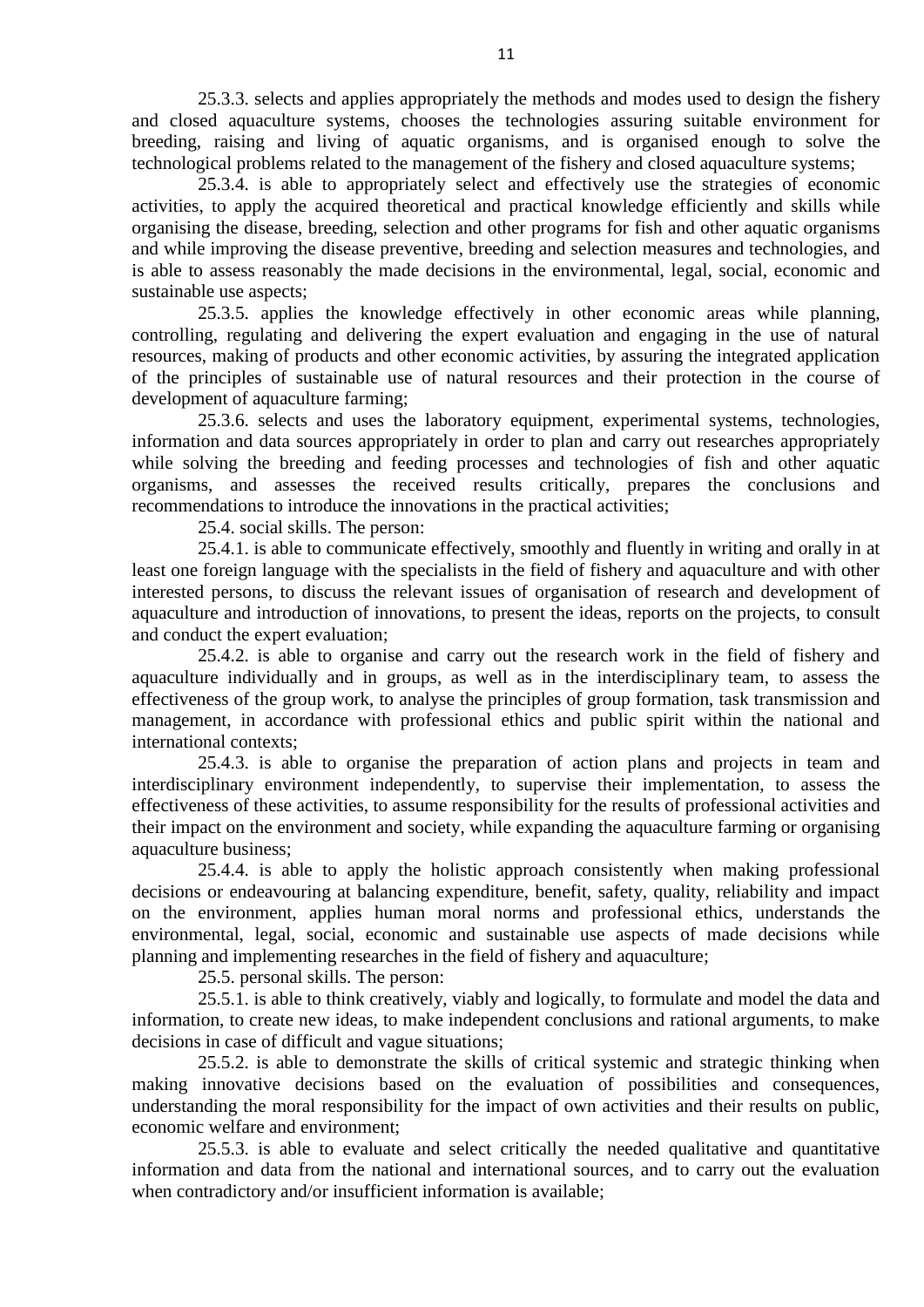25.5.4. is able to initiate and organise the professional activities independently, to supervise them, to perform the leader's functions, to endeavour at career consistently, to train own professionalism continuously, to learn, work and communicate the whole life systematically in the national and international environment;

25.5.5. is able to develop the essential characteristics of the personality systematically: responsibility, initiative, creativity, innovation, discipline, and motivation.

# **CHAPTER IV TEACHING, LEARNING AND ASSESSMENT**

26. The teaching of the study programmes in the study fields of animal husbandry and/or fishery have to be based on the latest scientific developments and concepts and reflect the relations with other higher education and research trends.

27. The teaching/learning methods have to be versatile and effective; the independent work tasks have to comply with the learning outcomes of the study programme and motivate the students. The time and material resources (libraries, laboratories, equipment, information technologies, computer classes, etc.) have to be used rationally.

28. The idea of life-long learning has to be promoted in the learning/teaching process; the students should be prepared and promoted to assume responsibility for their learning. The programme, its content and didactic system have to motivate the students to use other available resources for their studies, while the teachers should be motivated to include innovations into the teaching process.

29. The teachers have to know and understand the didactic concept of the study programme; their competence has to satisfy the requirements of the study programme; the teachers have to be able to construct the programme of the subject/module according to the study programme, to which the study subject/module in question belongs, to use the results of the latest researches, to know the links of the taught subject/module with other higher education and research fields, to have a multidisciplinary approach to the problem solution, to be able to improve the teaching and learning content, to select suitable student-oriented teaching/learning methods and assessment of students' achievements, and to create more effective teaching/learning methods. The same teaching and learning methods may be applied in different cycles of studies; however, in the second cycle of studies, their application should be based on a more comprehensive understanding of the content, more difficult tasks, expression of the student's independence, etc.

30. The choice of the teaching/learning methods has to assure the possibilities for the student to train/acquire certain skills. The following teaching/learning methods shall be applied in the course of studies:

30.1. traditional and interactive lectures; lectures of invited lecturers (practicians), field trips (to the companies or farms of animal husbandry, fishery of closed aquaculture systems), seminars, practical and/or laboratory works (systems of evaluation of animal welfare and their application; methods of control and modelling of animal-keeping technological processes; solution methods of environmental protection problems in animal husbandry farms); assessment methods of fish populations and fish resources and their application; management of aquaculture systems (pond fishery and closed recirculatory systems); growth of fishery products (from in vitro fertilisation until introduction to the market, etc.); tasks of search and generalisation of information, sets of presentation of reports, consultations and virtualisation of the studies, if part of the studies is online studies;

30.2. the gnoseological methods are directed to the development of cognitive skills and conveyance of knowledge (for example, conveyance of cognition and knowledge through academic practice), perception of knowledge (for example, narrative, conversation, illustration, demonstration, observation, learning through cooperation, situation modelling). These methods may be implemented by choosing the form of lecture;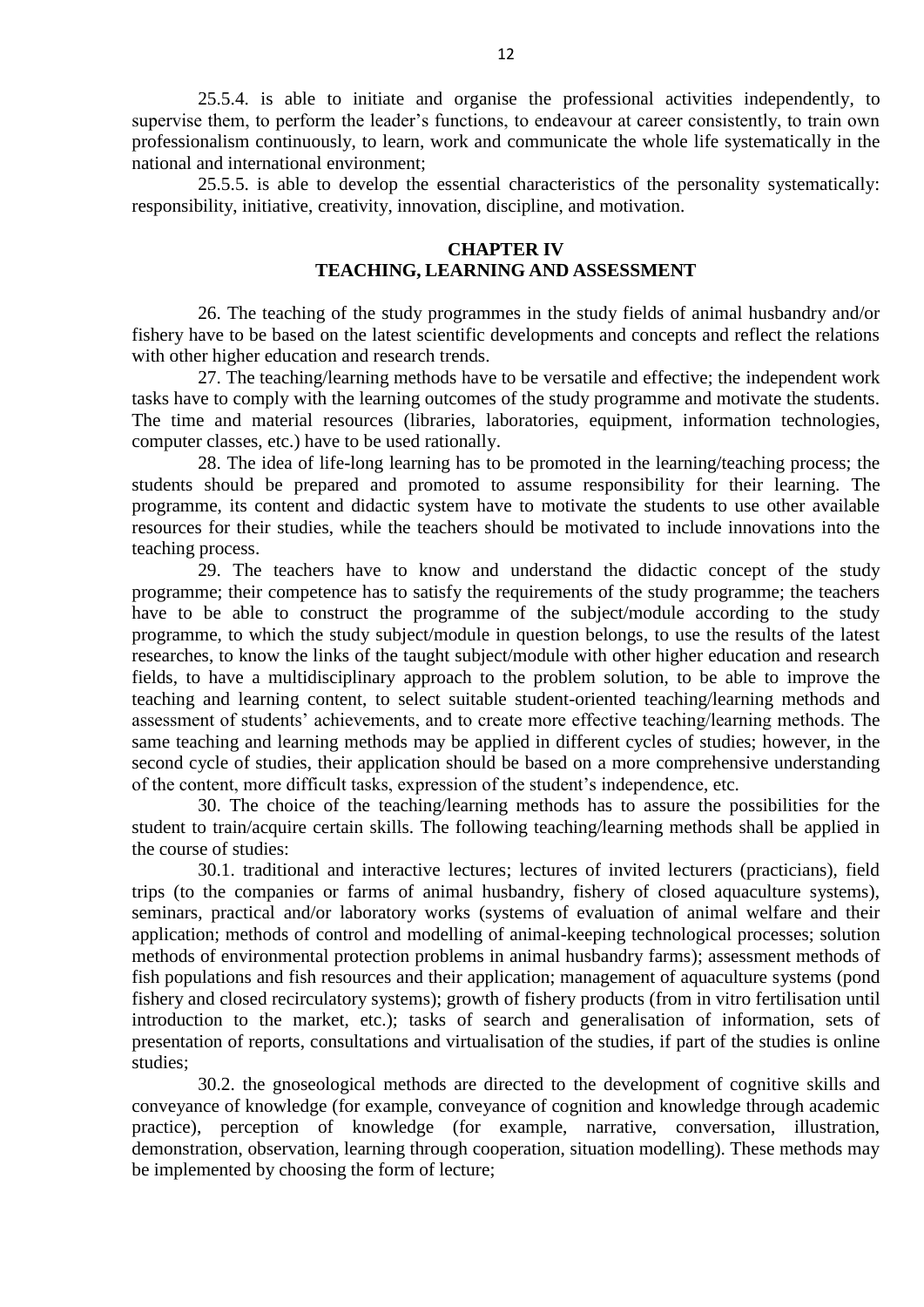30.3. the habituating methods are directed to the development of special, social and personal skills (for example, discussion, research, individual or group works or projects, work with simulation models, etc.). These methods may be implemented through workshops, laboratory works and seminars in small groups (by designing and selecting the equipment necessary to manage animal husbandry, fishery and closed aquaculture systems, in order to assure adequate breeding and raising conditions of animals and aquatic organisms);

30.4. the methods stimulating independent studies (for example, reflection, case analysis, problem solution, imitation, subject-specific games, learning from experience, an individual search for problem solution, control, self-control);

30.5. the methods of exploratory character (e.g., search for information, reflection, information analysis and synthesis, performance analysis, application of particular research method, data interpretation, etc.) have to be used as a ground for independent studies;

30.6. the control and self-control methods guarantee feedback on professional preparation to the teacher and students. These methods enable the student to perform more thorough applied researches described in the course and final works.

31. The research works have to be provided, especially in the second cycle studies. It would be preferred to perform these works together with potential employers or social partners. They should promote the development of professional activities, personal, social, research and special skills. The didactic system of the study programme has to promote and create preconditions to apply the analytical and practical skills. It is recommended to use the results of the research works as a ground for final work, however, each higher education institution and persons preparing the study programme may decide how to consider this aspect according to the structure of a particular study programme.

32. The content of research works of the second cycle of studies has to be directed to the solution of scientific, technological and methodical problems and it should be of the applied character. The didactic system of the field studies has to assure training of the student's creativity, analytical, meta-cognitive skills so that the student could enable the possessed knowledge to name the tactics and strategy of the problem's solution within the scope of available technical and/or technological resources, to observe and control the process of the task's execution, and to reflect own activities through self-assessment of the newly acquired knowledge and skills.

33. The student's activities related to practical training (studies of the first cycle) or research (studies of the second cycle) in the animal husbandry or fishery entities or other entities related to application, creation and development of these fields have to be properly organised. The teaching of students, cooperation of teachers and supervisors of practical training or research in the company, while preparing individual tasks for the students and helping to fulfil them, analysis of the processes in the company receiving the students, and participation in assessment of the students' reports on work are necessary constituents of the students' practical training or research works.

34. The studies have to ensure the preparation of future specialists of animal husbandry or fishery who should satisfy the needs of the labour markets; therefore, the reflection skills have to be trained in the study programmes as they provide a possibility to reinforce the link between theory and practice (for example, theoretical courses have to be supplemented by workshops), to spread good practice (for example, the students present publicly the projects they have been performing in conferences and places of practical training, make suggestions, how to organise the practical training, express professional expectations and achievements, the graduates share their professional experience, make suggestions, how to improve the study process, the stakeholders participate in the discussions on the improvement of professional activities).

35. The assessment of the students' knowledge and skills has to be reliable and based on clearly pre-formulated consideration of the work conditions and current resources. The assessment criteria have to manifest how the level of knowledge and skills obtained by the student comply with the aimed outcomes of the study programme. The students should be able to participate in making decisions regarding assessment modes and criteria, number and volume of tasks.

36. At the beginning of the semester, the teacher has to introduce the students to the aims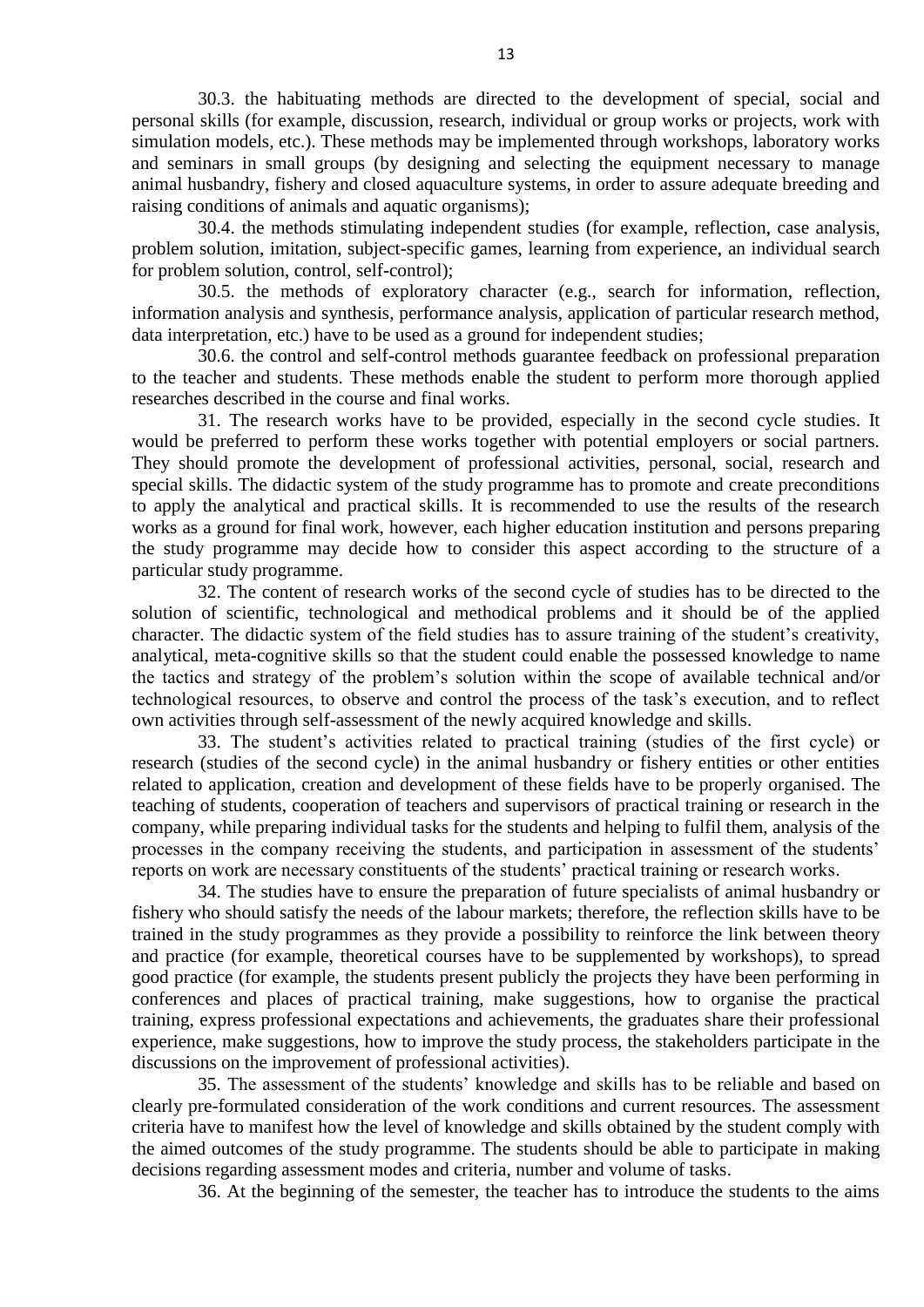of the studies, assessment procedure and the assessment system of learning outcomes approved by the higher education institution, stating the assessment criteria and the weight of constituents of the final mark.

37. The learning outcomes of the subject shall be assessed according to the ten-point grading system. When assessing the learning outcomes, the teachers have to comply with the principles of objectivity, clarity, impartiality, mutual respect and benevolence. It should be aimed to include the students in the (self-) assessment process.

38. In order to assess the student's learning outcomes, the cumulative (the learning outcomes are assessed by interim tests), collegial (the students are examined by a competent commission formed from the specialists in the fields of animal husbandry or fishery, scientists, professional practicians, and representatives of stakeholders), and diagnostic (applied in order to learn the student's achievements and made progress after a certain topic or part of the course) assessment may be used.

39. All the skills and knowledge described in the learning outcomes have to be assessed so as to prove that the students have (have acquired) respective knowledge and skills. Depending on the particularity and level of the programme (university studies of the first or second cycle), the teachers may use various assessment methods, such as written or oral examination; testing, the test works, solution of exercises, analysis of problem solution, colloquium, written works (review of literature, report, essay, etc.), oral and stand-based presentations and reports, report on results of laboratory works and their defence, reports on practical training, their presentation and defence, reports on individual or team projects, their presentation and defence, reports on research, their presentation and defence, final work, its presentation and public defence, learning records (folder of works), self-assessment, peer review, etc.; and the teachers have to know methodical aspects of their application. Besides, the student may be evaluated for participation in project-based activities and scientific publications. Moreover, it should be encouraged to look for new integrated assessment methods.

40. A very important component of the assessment of learning outcomes is the provision of feedback to the students about their achievements (outcomes) and substantiation of evaluation, as well as students' feedback to the teacher, enabling to improve and develop the effectiveness of the study process and to improve the teaching quality. The students have to receive feedback about their works on time. The evaluation of learning outcomes has to be based on clear criteria and supported by constructive comments. The students should be able to discuss all the aspects of their studies with the teachers (evaluators), including the final evaluation. In order to ensure the quality and accessibility of the studies with the help of modern technological and communication means, the higher education institution must have and follow the certified procedure of online examination.

#### **CHAPTER V**

#### **REQUIREMENTS FOR IMPLEMENTATION OF STUDY PROGRAMMES**

41. The study programme has to be improved and updated all the time and it has to reflect the changes in science, used applied technologies and the study field. The persons implementing the programme have to ensure the inclusion of newly emerging topics based on the scientific developments into the study programme so that the students would be introduced to the scientific and practical innovations at school already and so that they were encouraged to see the developmental perspectives in the study field. The conditions have to be created for the students to make use of the academic mobility possibilities, to integrate the knowledge and experience of the international level into the study process. The counting of positive learning outcomes acquired during the academic mobility towards the awarded qualification has to be assured for the students.

42. The aim of the study programme has to be clear and the learning outcomes have to be achievable and to reflect the programme's particularity, exceptionality and scope.

43. General requirements for teaching staff of the study programmes in the study fields of animal husbandry and/or fishery: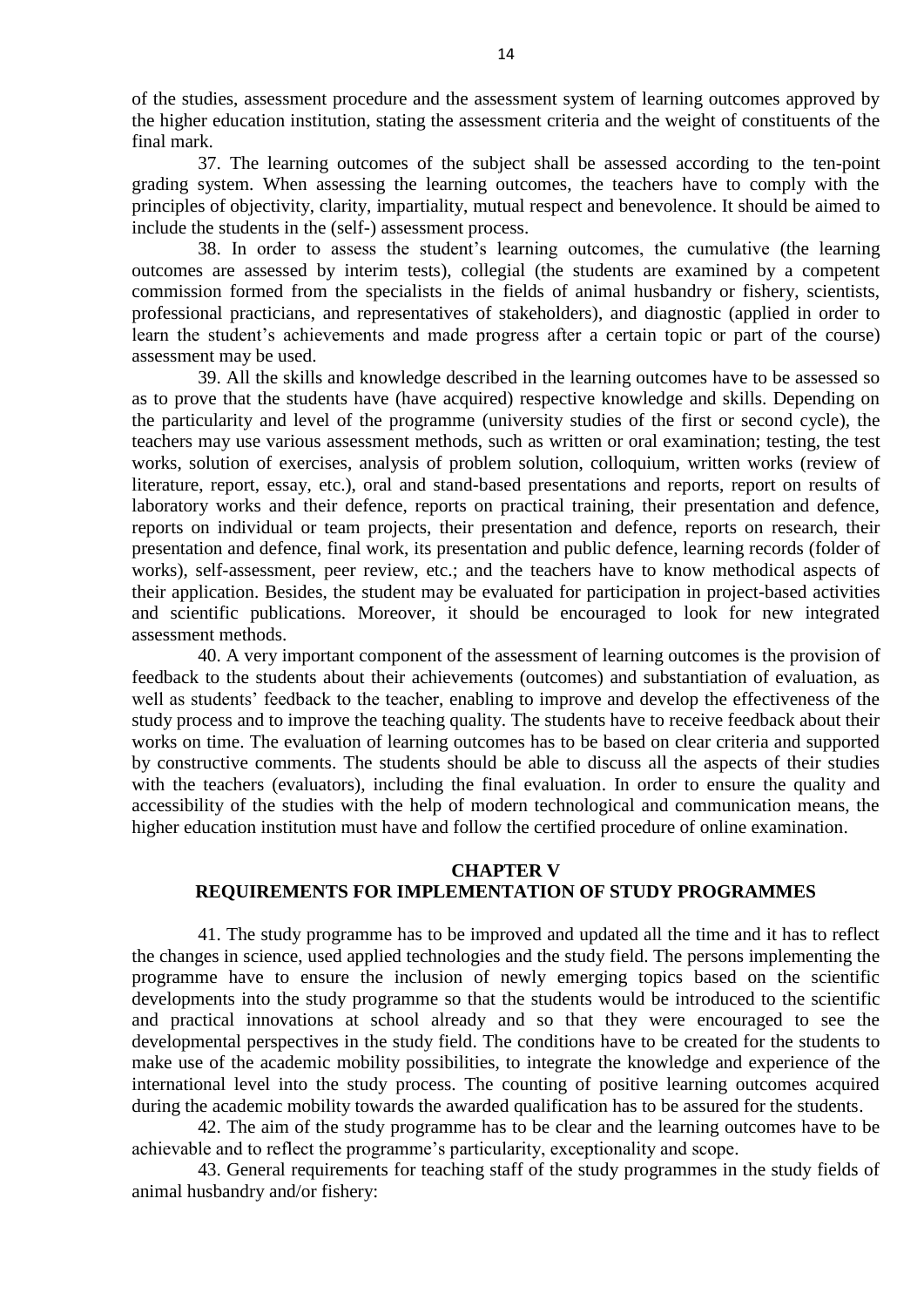43.1. the foundation of the study programmes is competent and qualified teachers, who create a general academic environment and show an example to the students. The teachers should be selected and assessed according to the following factors: practical teaching experience, interest and activeness in the creation of effective and advanced teaching methods, level of research activities, ability to communicate fluently in at least one foreign language used for international communication, recognition in professional, scientific and other communities, participation in professional improvement programmes and internships, professional insight;

43.2. the teachers have to show interest in scientific novelties, participate in researches and preparation of the projects. The teachers have to advise the students about the study plans and career properly, to know and understand the criteria used to accredit the study programmes;

43.3. at least 50 per cent of the subjects of each study programme of the university studies of the first cycle have to be taught by scientists. It should be encouraged to have the teachers experienced in certain research fields or specialists who have practical (working in the field of animal husbandry and/or fishery) or theoretical (research) work experience in the study fields of the group of agricultural sciences and/or veterinary to teach respective subjects;

43.4. at least 80 per cent of the subjects of each study programme of the university studies of the second cycle have to be taught by scientists. Other teachers may be practicians who have gained at least 3 years of professional experience in the taught field in the last 7 years. At least 20 per cent of the volume of the subjects in the study field have to be taught by teachers, who have the title of professor.

44. Requirements for the graduation of the study fields of animal husbandry and fishery:

44.1. the study programmes shall end in the evaluation of the graduate's competence through preparation and defence of the final work (project);

44.2. the studies of the first cycle shall end in the publicly defended final work. The final work has to be based on independent researches, application of knowledge, and it has to manifest the skills complying with the programme's aims and learning outcomes. The final work helps the student to show their level of knowledge and understanding, ability to analyse the selected topic, to take the previous works in the field of agriculture (animal husbandry and/or fishery) performed by other persons into consideration, to study and perform agricultural researches independently, to describe own research work, and to formulate clear and reasoned research conclusions and recommendations in accordance with the requirements of the higher education institution;

44.3. the final work of the second cycle has to be based on individual researches, application of acquired knowledge, and it has to manifest the skills complying with the study programme's aims. The final work helps the student to show their level of knowledge and understanding, ability to analyse the selected topic, to assess the previous national and international works of agricultural sciences (animal husbandry and fishery), to study and carry out the researches independently, to present interpretations of the research results, to describe own research work, and to formulate clear and reasoned research conclusions and practical recommendations in accordance with the requirements of the higher education institution with regard to the received research data.

45. The assessment commission of final works has to be formed from competent specialists in the study field – scientists, professional practicians, and representatives of stakeholders; the commission's chair cannot be from the higher education institution, which study programme is finished.

46. The number of workplaces in the lecture halls, laboratories, other premises used for teaching and independent work, their equipment and layout have to satisfy the needs of studies and the requirements of hygiene and work safety.

47. The laboratory equipment and devices necessary for specialised teaching or research laboratories and laboratory tools have to satisfy the intended learning outcomes of the study programme. The laboratories must have good-quality and appropriate instruments and devices. The university must have a centre (farm) of practical teaching and experiments or it has to have contracts for long-term cooperation (covering the whole duration of the studies) with the research and social partners of the studies, where different species of animals, pets, fish and other aquatic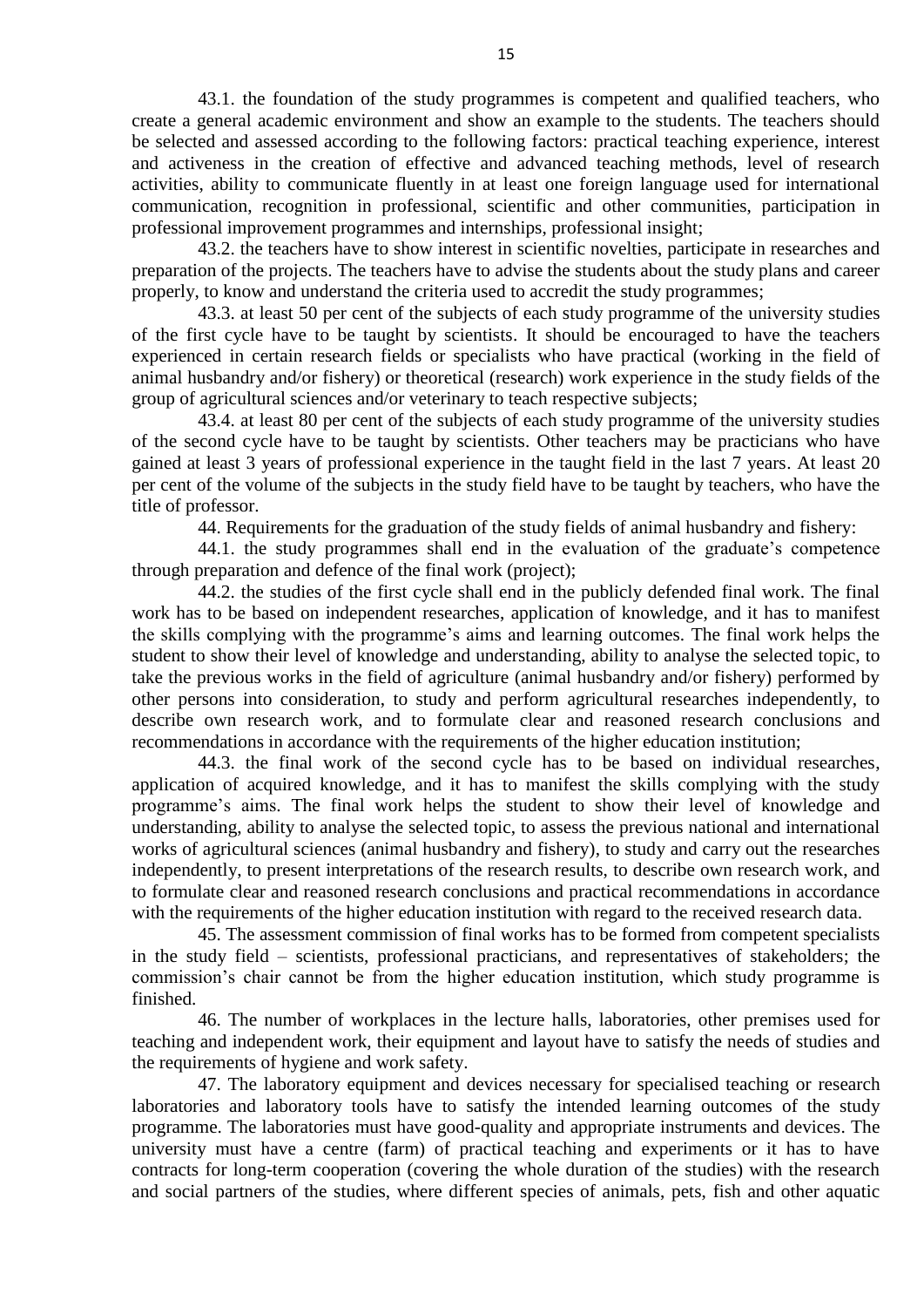organisms could be bred and raised, and where practical sessions could be held for the students.

48. The university implementing the studies in the field of fishery has to have a centre (farm) of practical teaching and experiments that would cover the total cycle of raising of aquatic organisms: keeping and gestation of breeders (mature organisms), in vitro fertilisation and berry incubation, raising of larvae and fry, and raising of baby and adult organisms.

49. The university implementing the studies in the field of animal husbandry has to have a centre (farm) of practical teaching and experiments that would cover the total cycle of raising of animals: suitable assurance of feed base, the welfare of animals and keeping technologies, raising of farm animals, breeding, selection, nutrition, and production of products of animal origin.

50. The number of computers in the computer rooms and training laboratories has to satisfy the needs of the students in a certain study programme. All computers must have the software for the processing and analysis of text and qualitative and quantitative data and innovative teaching programmes.

51. The libraries must have textbooks for the subjects taught in the group of study fields of agricultural sciences, books, methodical publications, journals and other literature in Lithuanian, English and other languages. The number of the literature has to satisfy the students' needs. The libraries must have a sufficient number of computers with suitable software (Internet connection with international databases, catalogues of literature, engine systems), and their number has to satisfy the minimal needs of the visitors.

52. The information about studies (timetables, curricula, descriptors of subjects/modules, etc.) have to be available on the higher education institution's website, while the teaching material has to be accessible to the students.

53. The possibilities have to be provided for the students with special needs (persons with disabilities of vision, hearing, movement and other disabilities) to study.

54. Requirements for practical training in the study fields of animal husbandry and fishery:

54.1. practical training is an integral and compulsory part of each study programme. It helps to master the skills, competencies and knowledge acquired by the student on the basis of the study programme and special training, to adjust and elaborate them in the practical activities;

54.2. the volume of practical training of the study programmes of the first cycle has to be at least 15 study credits. The volume of practical training of the study programmes of the second cycle has to be at least 5 credits. The place of practical training has to be matched to the topic of the student's graduation work and to be similar to the workplaces, where the graduate may get employed;

54.3. the practical training shall be organised in the procedure for the organisation of practical training prepared by the higher education institution, defining the requirements of practical training, particular tasks of practical training, expected results and assessment system of the achievements, support to students during the practical training, and the criteria that help to recognise and assess the skills of certain level acquired by the student in the course of practical training;

54.4. the reflective character of practical training tasks is recommended (diary writing, registration journal, reflective analytical analysis of practical experience in report, etc.);

54.5. the supervisors of practical training and stakeholders have to be involved in the process of organisation and improvement of the content of practical tasks and practical training and assessment of the trainee;

54.6. the programme of practical training is prepared with the aim to increase the professional experience by linking the student's academic preparation with the competence of practical activities. The practical training is organised so that the student would be able to train educational competencies in the course of studies, starting from the role of an observer and ending with independent fulfilment of functions under the supervision of the supervisor of practical training;

54.7. the higher education institution has to suggest a list of possible places of practical training, with which it has cooperation agreements, to the students. The practical training may be